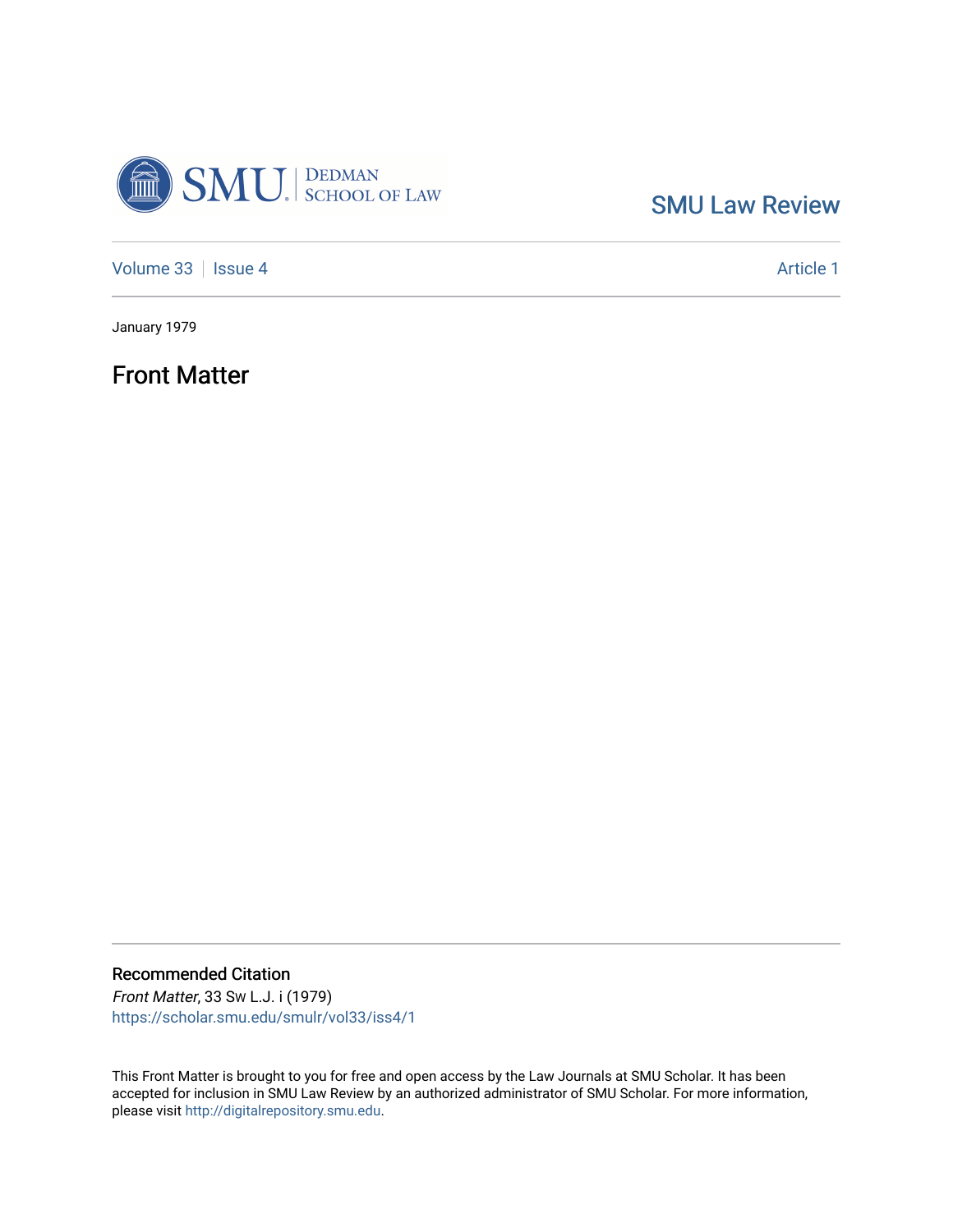## **SOUTHWESTERN LAW JOURNAL**

**VOLUME 33 NOVEMBER 1979 NUMBER** 4

*@1979 by* Southern Methodist *Uniersity*

## **CONTENTS**

## **LEADING** ARTICLES

| Of White Knights and Black Knights: An<br>Analysis of the 1979 Amendments to the<br><b>Texas Deceptive Trade Practices</b>                                                        |      |
|-----------------------------------------------------------------------------------------------------------------------------------------------------------------------------------|------|
| and Michael P. Lynn                                                                                                                                                               | 941  |
| Suing Foreign Governments in American                                                                                                                                             |      |
| Courts: The United States Foreign<br>Sovereign Immunities Act in                                                                                                                  |      |
|                                                                                                                                                                                   | 1009 |
| <b>NOTES</b>                                                                                                                                                                      |      |
| American Transfer & Storage Co. v. Brown:<br>Motor Carrier Liability for Misrepresentations<br>Resulting in Property Damage-The Texas<br>Deceptive Trade Practices Act Versus the |      |
| Carmack Amendment  Van Wagner<br>Clarification of the McCarran-Ferguson Act's<br>Antitrust Exemption for the Business of<br>Insurance: Group Life & Health Insurance Co.          | 1081 |
| Gulfstream Land & Development Corp. v.<br>Commissioner: Section 1031(a) Applied to<br>the Exchange of General Partnership                                                         | 1093 |
|                                                                                                                                                                                   | 1105 |
| Punitive Damages in Products Liability                                                                                                                                            |      |
| Litigation: Maxey v. Freightliner CorpBurdin                                                                                                                                      | 1117 |